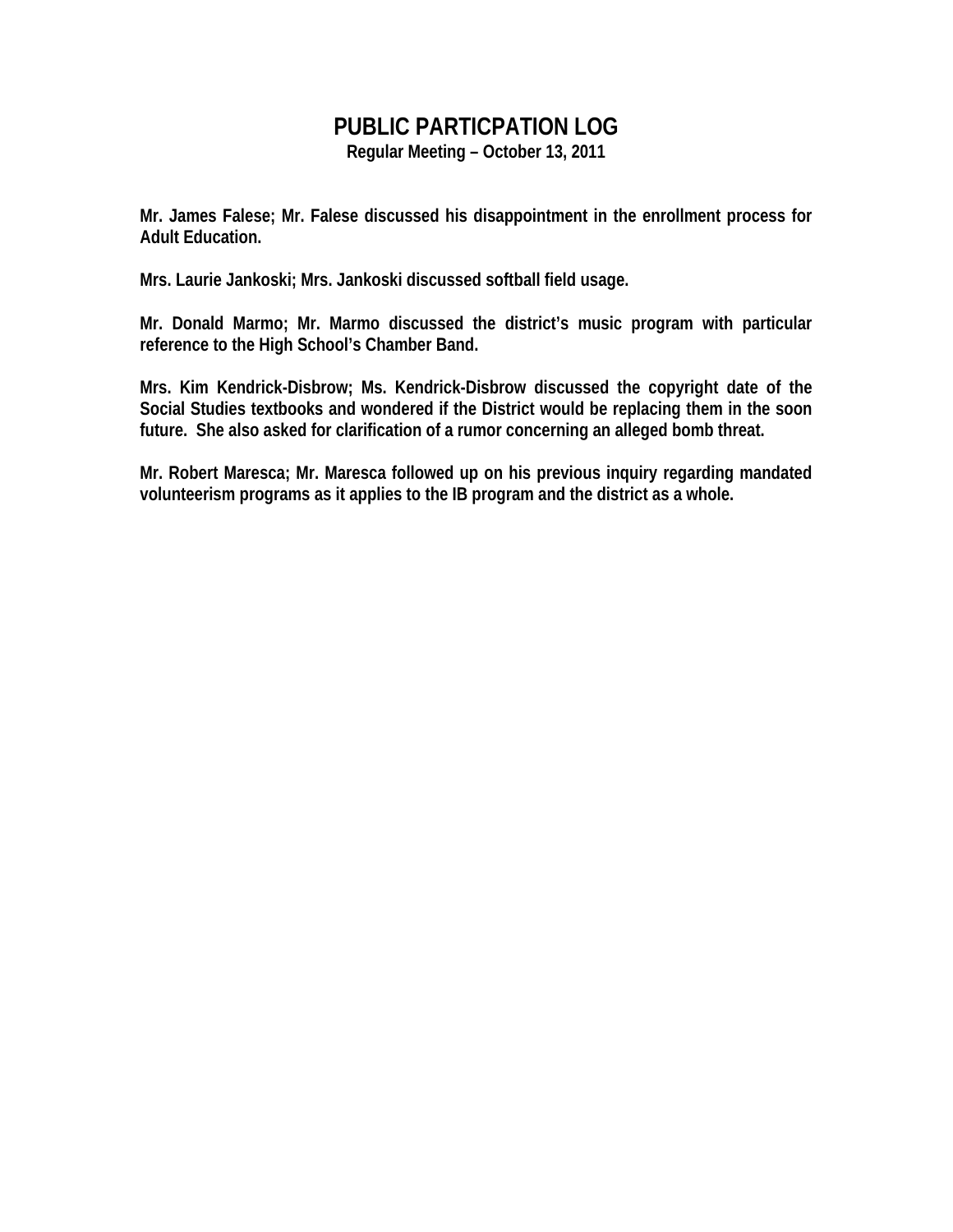|                        | REGULAR MEETING OF THE BOARD OF EDUCATION<br>October 13, 2011 – High School                |
|------------------------|--------------------------------------------------------------------------------------------|
| <b>PRESENT:</b>        | Mr. Brady, Mr. Gellar, Mrs. La Rosa, Mr. Maginniss, Mr. Smith, Mr. Ulrich and<br>Mr. Zotto |
| <b>ABSENT:</b>         | <b>None</b>                                                                                |
| <b>ADMINISTRATORS:</b> | Mrs. Burns, Mrs. Duffy, Dr. Parvey, Mr. Simon and Mr. Zocchia                              |
| <b>ABSENT:</b>         | <b>None</b>                                                                                |
| ATTORNEY:              | Mr. Thomas M. Volz                                                                         |

**Meeting was called to order at 8:05 PM, followed by the Pledge.** 

**No one wished to speak during an "Invitation to the Public."** 

**Motion was made by Annmarie LaRosa, seconded by George Smith and carried when all board members present voted in favor to approve the minutes of the September 8, 2011 Regular Meeting and the September 27, 2011 Planning Session.** 

**Motion was made by Annmarie LaRosa, seconded by George Smith, and carried when all board members present voted in favor to approve TEACHING: TENURE APPOINTMENT: Kristen Florea,**  *Special Education; effective October 18, 2011.* 

**Motion was made by Scott Brady, seconded by Annmarie LaRosa, and carried when all board members present voted in favor to approve TEACHING: CHILD-BEARING LEAVE OF ABSENCE (paid): Elena Iacobellis***, Foreign Language; effective October 4, 2011 .* 

**Motion was made by Bob Ulrich, seconded by George Smith, and carried when all board members present voted in favor to approve CLASSIFIED CIVIL SERVICE: PROBATIONARY APPOINTMENT: Donna Iracane,** *Cafeteria Aide; effective October 14, 2011.* 

**Motion was made George Smith, seconded by Annmarie LaRosa, and carried when all board members present voted in favor to approve CLASSIFIED CIVIL SERVICE: SUBSTITUTE TEACHER AIDES: Ann Marie Burns, Jennifer Dolan, Angela Felipe, Kerry Toth and Maria Tuffarelli;** *effective October 14, 2011.* 

**Motion was made by George Smith, seconded by Bob Ulrich, and carried when all board members present voted in favor to approve OTHER: ADVISORS/CLUBS 20-11-2012 SCHOOL YEAR – HIGH SCHOOL: Michelle Falco, Academic Decathlon; Kevin Murphy, Academic Decathlon; Frank Franzone, Audio Visual Club Director; Elaine Longo, Coordinator One-Act Plays; Jim Krais, Sets Director; Ann Hecht, Costume Director; Elisabeth Zamarelli, Costume Director; David Kaufman, Pit Director; Camille Persico, Music Director; Jennifer Gaylor, Director; David Kaufman, Director; James Krais, Drama Coordinator; James Krais, Director Flag Team; Vickie Newell, Extra Curricular Treasurer; Jennifer Gaylor, Freshman Class Advisor; Linda Gifford, Freshman Class Advisor; Nicole Cifelli, Junior Class Advisor; Kristine Villing, Junior Class Advisor; David Gershfeld, Literary Magazine; James Como,**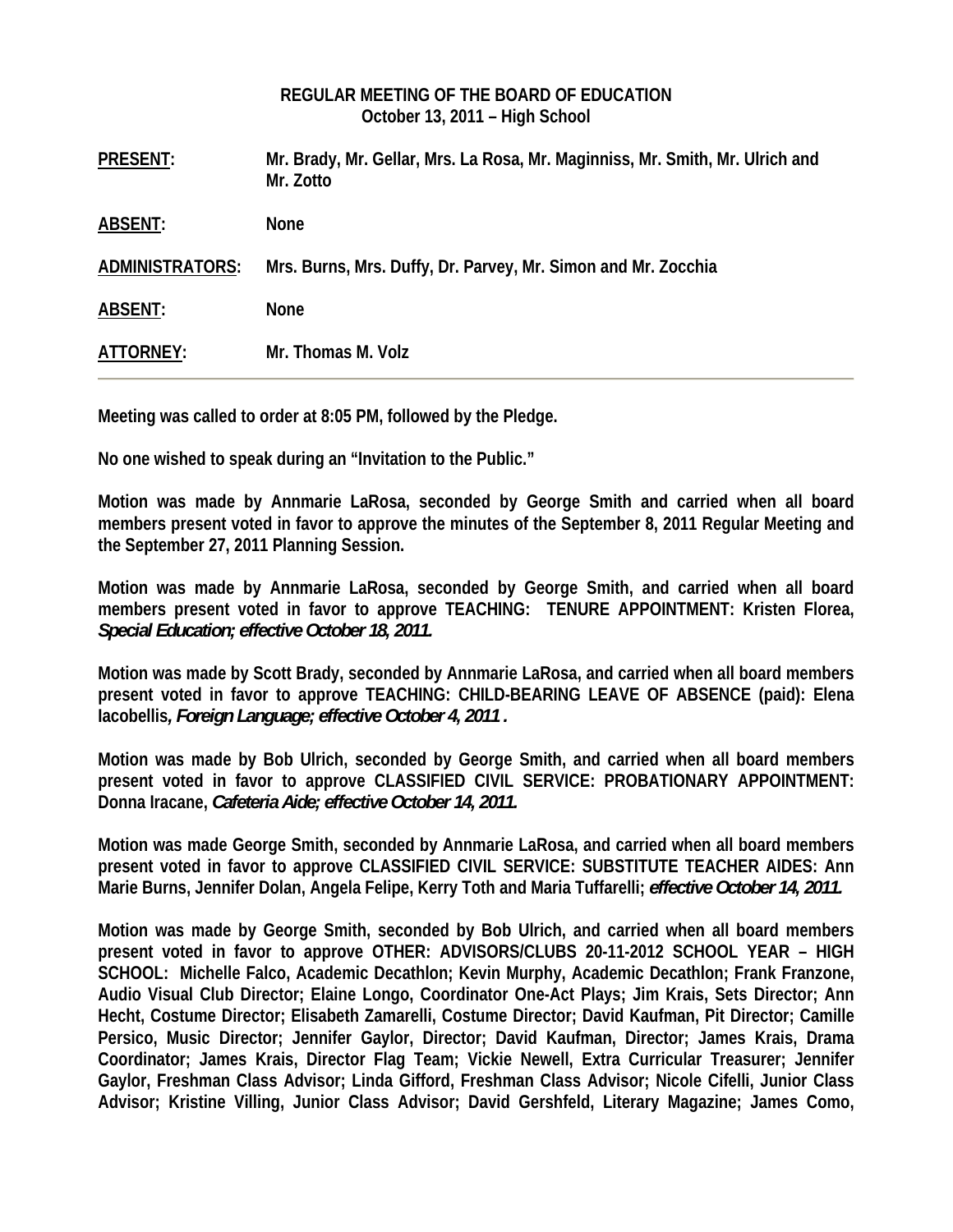**Mathletes; Melissa Kennedy, Mathletes; Craig Michel, Mathletes; Shawn Wallace, Mock Trail; Alexandra Dolce, national Honor Society; Maria and Tina Schaefer, Newspaper – shared; Linda Condreras and David Kaufman, Photography/Newspaper/Yearbook – shared; Mary Kroll, Research Program; Diana Saadat, School Store; Linda Tong, Science Olympiad; Marianna Cogliano, Senior Class Advisor; Andrea Baritis, Senior Class Advisor; Jennifer Burlandi, Sophomore Class Advisor; Jaclyn Jacobs, Sophomore Class Advisor; Edward Jablonski, Student Senate; David Moglia, Student Senate; Dawn DiVisconti and Elaine Longo, Yearbook - shared; Patricia Morgigno, Business and Marketing Honor Society; Diana Saadat, Distributive Education Club of America; Barbara Krollage and Virginia Scudder, English Honor Society – shared; Athena Born, Foreign Language; Monica Krawczyk and Joanne Macrelli, Future Business Leaders Club – shared; Thomas Vitti, Gay-Straight Alliance; Edward Jablonski, Junior State of America; Stephanie Fodera, S.A.D.D; and David Kaufman, Tri-M Music Honor Society.** 

**OTHER: ADVISORS/CLUBS 20-11-2012 SCHOOL YEAR – BEACH STREET MIDDLE SCHOOL: Jennifer Gaylor, Costume Director; Camille Persico, Drama Director; Jennifer Gaylor, Drama Director; Camille Persico, Musical Director; Barbara Caiazza and Donna Palminteri, Set Director - shared; Heather Enright and Louis Lu, Honor Society - shared; Lisa Braat, Mathletes Grade 7; Jeannine Conaghan, Mathletes Grade 8; Jesse Fawess, Newspaper; Denise Cain, School Store; Renee Avelli, Lynn Larsen, Tom Larsen and Andrea Miller, Science Olympiad – shared; Elizabeth Burgalassi, Student council; Camille Persico, Student council; Michele Bownes, Yearbook; Mitch Luquer, Yearbook Photographer; John Kennedy, Geography Club; Theresa McManus, Health Club, Deborah Harris, Home and Careers Club; Patricia Fauvell, Homework Club; Claudia Ramey, Peer Tutoring Grade 7; Mitch Luquer, Peer Tutoring Grade 8.** 

**OTHER: ADVISORS/CLUBS 20-11-2012 SCHOOL YEAR – UDALL ROAD MIDDLE SCHOOL: Justin DeMaio, Drama Director; Greg Ziems, Set Director; Beth Crimi, Mathletes Grade 7; Christina Bivona, Mathletes Grade 8; Edward McNamara, National Junior Society; Brenda Mayo, Science Olympiad (3); Dina Barone, Student Council; Pam Diorio, Student Council; Nicoline Flaiz, Yearbook, Michael Taranto, Yearbook Photographer; Dina Barone, Activities Grade 6; Pam Diorio, Activities Grade 7/8; Jayne Traver, Announcements Club; Jessica Schwartz, Announcements Club; Deborah Pulitano, Current Events League; Linda Ruggierio, Geography Bee; Patricia Massaro-Haff and Jeanette Merola-Tamargo, Homework Club – shared;** 

**OTHER: ADVISORS/CLUBS 2011-2012 SCHOOL YEAR - BAYVIEW ELEMENTARY SCHOOL: Debra Magee, American Girl Power Club (1/2 club); Joanne LaDuca, Computer Club; Nicholas Grieco, Fitness Club (1/2 club);William Raffloer, Geography Club; Maureen Murphy and Debra Magee, Living Green Club – shared; Maureen Murphy and Jennifer Kouroutis, MST Mysteries Club – shared; Paulette Brady, Scrabble/Game Club (1/2 Club); Amy Wheeler, Newspaper Club (1/2 Club); Denise Campasano and Christine Fiore, Reading Treasures – shared.** 

**OTHER: ADVISORS/CLUBS 2011-2012 SCHOOL YEAR - MANETUCK ELEMENTARY SCHOOL: Tom McGunnigle, Art Club Grade 4; Tom McGunnigle, Art Club Grade 5; Geralyn Santospirito, Book Club; Kerri Ierardi and Susan Marullo, Community Service Club – shared; Josephine Armetta, Computer Club; Vivian Hollinger, Geography Club; Karen Sessa and Stella Dempsey, Newspaper Club – shared; Karen Busch, Stamping Club.** 

**OTHER: ADVISORS/CLUBS 2011-2012 SCHOOL YEAR - OQUENOCK ELEMENTARY SCHOOL: Christine Maniscalco, Battle of the Books; David Haas, CORP Club; David Haas, Geography Club;**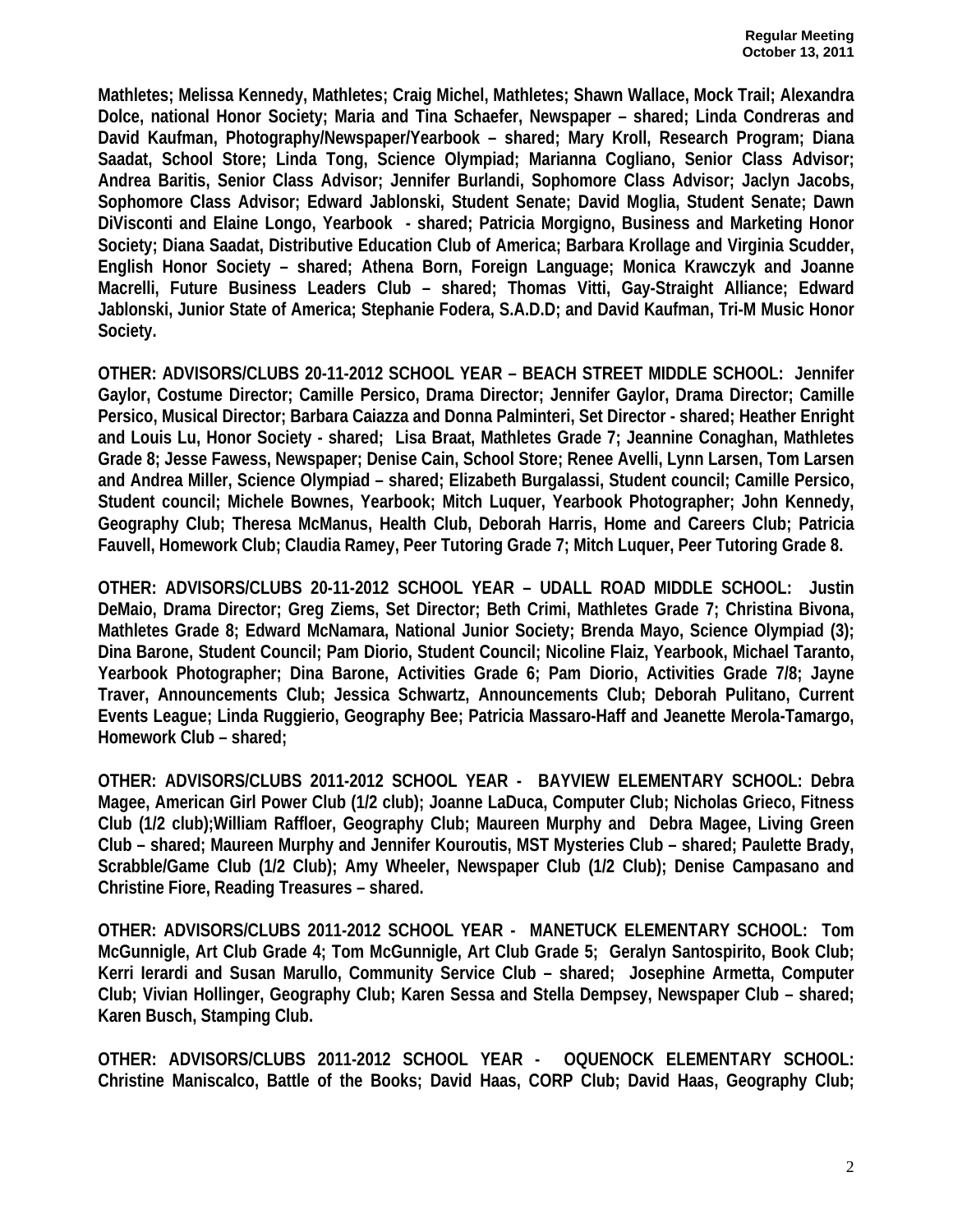**Vivian Hollinger, Photo Club; Theresa Robertson, Scrabble Club; Vanessa Cabrera, Social/Interactive Learning Activities Club.** 

**OTHER: ADVISORS/CLUBS 2011-2012 SCHOOL YEAR - PAUL E. KIRDAHY ELEMENTARY SCHOOL: Kimberly Kennedy, Beautification Club; Linda Smith, Civics Club; Maureen Umstatter, Computer Club; Justin DeMaio, Drama Club A; Justin DeMaio, Drama Club B; Susan Burkart and Patricia Chieffo, Game Club – shared; Mary Robertson, Geography Club.** 

**OTHER: ADVISORS/CLUBS 2011-2012 SCHOOL YEAR - PAUL E. BELLEW ELEMENTARY SCHOOL: Christine Maniscalco and Maureen Lenowicz, Battle of the Books – shared; Amanda Harvey, Bellew's News; Christine Maniscalco and Sandra Romaka, Cares and Shares – shared; Kristin Grossi, Geography Club; Kristen Finnegan Fawess, Kid Yoga; Maureen Lenowicz, Recycling Club; Mary Stewart, Scrabble Club.** 

**OTHER: ADVISORS/CLUBS 2011-2012 SCHOOL YEAR - WESTBROOK ELEMENTARY SCHOOL: Jill Culver, Art Club; Katrina Faraci and Tim Bauernfeind, Book Club - shared; Louise Distefano and Deborah Throo, Computer Club – shared; Kevin Lewis and Deborah Throo, Fitness Club – shared; Katrina Faraci and Tim Bauernfeind, Geography Club – shared; Karen Desz, Safety Patrol; Staci Ansbach, School Store.** 

**OTHER: ADVISORS/CLUBS 2011-2012 SCHOOL YEAR - MUSIC: James Krais, Combined Band – All District; Melissa Senatore, Combined Chorus – All District; William Willis, Combined Orchestra – All**  District; James Krais, Director Jazz Ensemble; David Kaufman, Jazz Lab; James Krais, Director **Marching/Pep Band.** 

**Motion was made by George Smith, seconded by Scott Brady, and carried when all board members present voted in favor to approve OTHER: HIGH SCHOOL WINTER COACHES 2011-2012: GIRLS BASKETBALL: Christopher Scharf, Varsity Coach, Aron Chizik, Assistant Varsity Coach, Jeremy Robertson, J.V. Coach; BOYS BASKETBALL: Tom Cross, Varsity Coach, Patrick Tunstead, Assistant Varsity Coach, Richard Zeitler, Varsity Volunteer Coach, James Grover, J.V. Coach, Chris Hillier, J.V. Volunteer Coach; WRESTLING: Nicholas LaGiglia, Varsity Coach, John Ferrara, Varsity Volunteer Coach, Tom Longobardi, J.V./Assistant Varsity Coach; BOYS SWIMMING: Robert Kollar, Varsity Coach, KristiLee Hender, Assistant Varsity Coach, Kerri Whalen, Varsity Volunteer Coach; BOYS BOWLING: Greg Iorio, Varsity Coach; GIRLS BOWLING: Frank Franzone, Varsity Coach; BOYS WINTER TRACK: Anthony Yuli, Varsity Coach, Bill Sasso, Assistant Varsity Coach; GIRLS WINTER TRACK: Christopher Kaigh, Varsity Coach, Michelle Studley-Broderick, Assistant Varsity Coach.** 

**Motion was made by Mike Zotto, seconded by Scott Brady, and carried when all board members present voted in favor to approve OTHER: MIDDLE SCHOOL EARLY WINTER COACHES 2011-2012: VOLLEYBALL: James Klimkoski, 7-8 Udall Coach, Denise Cain, 7-8 Beach Coach; BOYS BASKETBALL: Brian Cameron, 7-8 Udall Coach, John Denninger, 7-8 Beach Coach.** 

**Motion was made by Bob Ulrich, seconded by Scott Brady, and carried when all board members present voted in favor to approve OTHER: MIDDLE SCHOOL LATE WINTER COACHES 2011-2012: GIRLS BASKETBALL: Brian Dieumegard, 7-8 Udall Coach, John Denninger, 7-8 Beach Coach; WRESTLING: Tom Goodrich, 7-8 Udall Coach, Chris Ferrara, 7-8 Beach Coach.**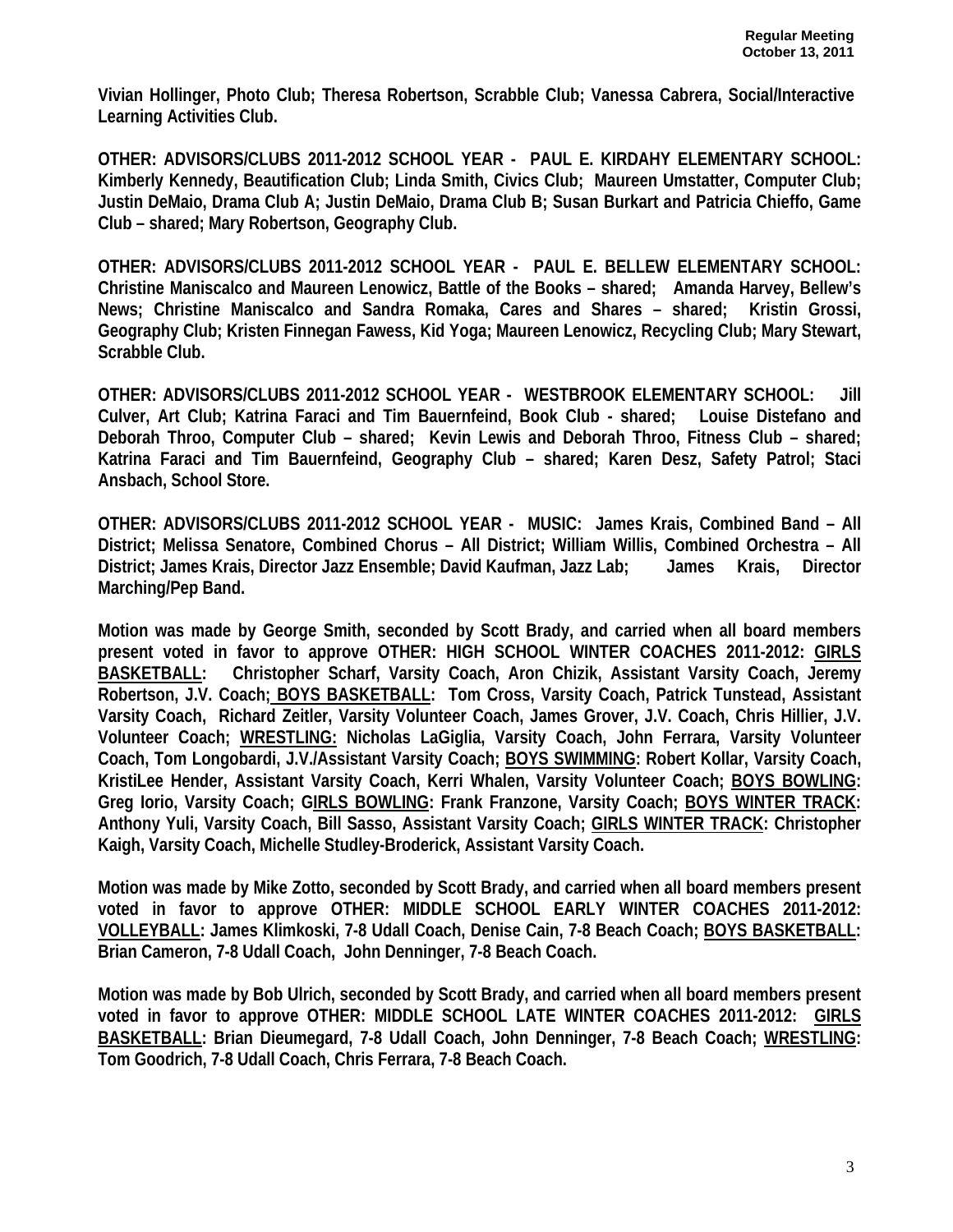**Motion was made by Scott Brady, seconded by Annmarie LaRosa, and carried when all board members present voted in favor to approve OTHER: SUBSTITUTE TEACHING ASSISTANT: Anastasia Allen, Ann Marie Burns, Jennifer Dolan, Angela Felipe, Kerry Anne Toth and Maria Tuffarelli, effective October 14, 2011.** 

**Motion was made by Bob Ulrich, seconded by George Smith, and carried when all board members present voted in favor to approve OTHER: SUBSTITUTE TEACHER: \* Mary Jane McGrath, effective October 14, 2011 and Erika Villaherrera, effective October 24, 2011, (student teacher).** 

**CURRICULUM UPDATE: Dr. Parvey spoke about the successful implementation of Go Math, the training for benchmark assessment, and smartboard usage. Mrs. Burns informed the audience that the Gradebook component for the Parent Portal is up and running.** 

**REPORT OF BOARD COMMITTEES:** 

**FINANCE: Mr. Ulrich reviewed the minutes of the meeting which was held on October 11, 2011.** 

**POLICY: Mr. Smith discussed the meeting which was held on October 11, 2011 and approval of a first reading of the policies discussed during that meeting was requested.** 

**Motion was made by Bob Ulrich, seconded by Scott Brady, and carried when all board members present voted in favor to approve a first reading of the following policies: Table of Organization – Policy 4212; Release Time of Students – Policy 7122.2; Use and Dissemination of Test Results and Other Educational Materials – Policy 7213; Bully Prevention – Policy 7317; Academic Integrity – Policy 7362; Animals in the Schools – Policy 8360; Concussion Management – Policy 7518.** 

**EDUCATION MEETING: Mrs. LaRosa discussed the topics addressed during the Education Committee's first meeting of the new school year.** 

**BUILDINGS AND GROUNDS: Mr. Brady discussed the events that were addressed during the October 11, 2011 meeting with specific reference to the vandalism of the turf field. He also thanked the community members in attendance at this meeting and assured them there concerns regarding the new turf field lights would be addressed.** 

**SPECIAL EDUCATION: Mr. Maginniss apprised the audience of his meeting with the Director and Assistant Director for PPS which was held on October 13, 2011.** 

**HEALTH AND WELLNESS/COMPASS COALITION: Mr. Zotto discussed the ongoing problem within this community and others of the availability of illicit drug paraphernalia.** 

**(all minutes included in supplemental file)** 

**The Treasurer's Report was presented. Beginning balance as of 7/31/11 – \$6,534,867.93; ending balance as of 8/31/11 – \$6,884,483.81.** 

**Motion was made by Bob Ulrich, seconded by George Smith, and carried when all board members present voted in favor to approve Budget Transfers for 2010-2011 – numbered 2944 through 2960:**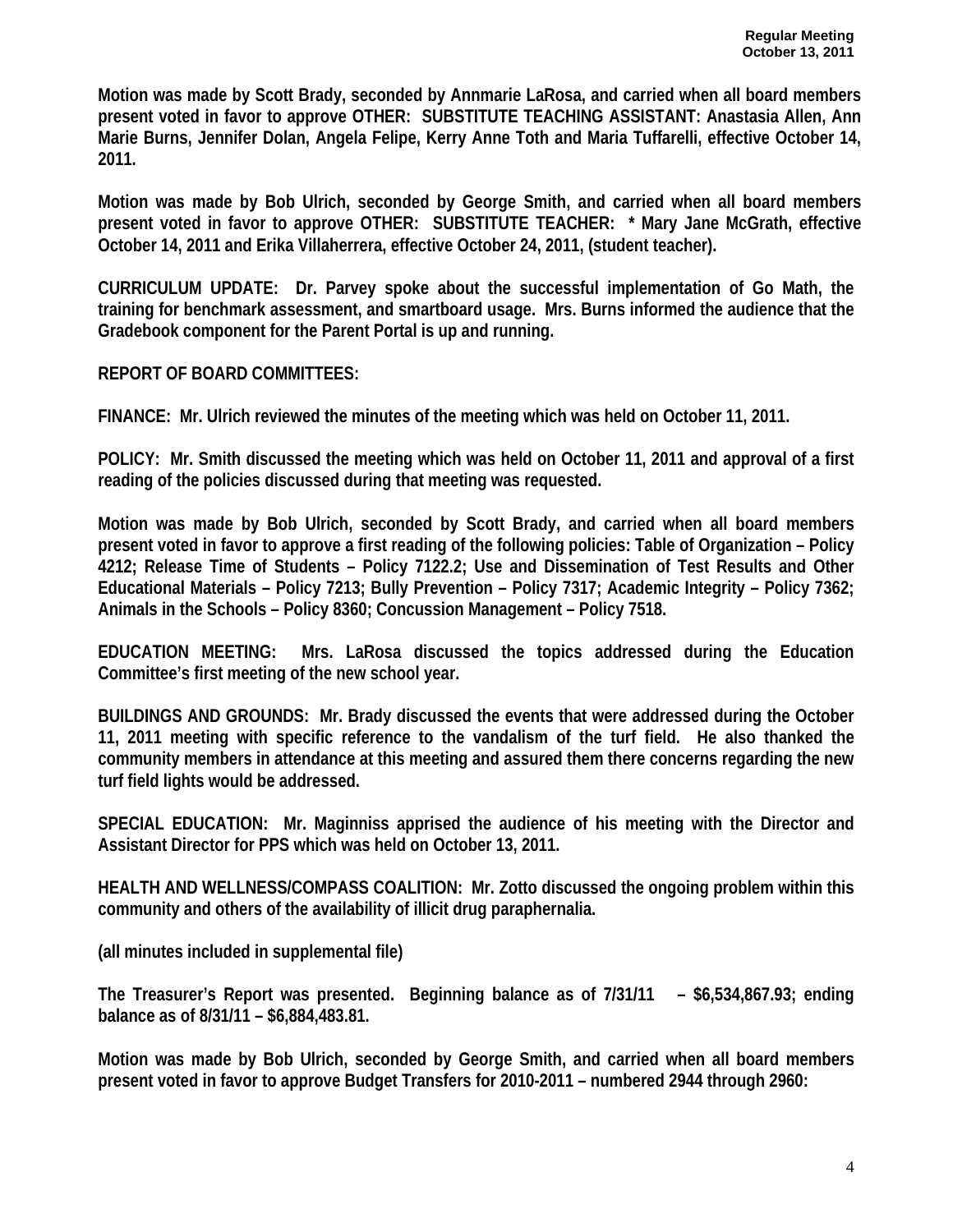**Motion was made by Scott Brady, seconded by Bob Ulrich, and carried when all board members present voted in favor to approve the following donations: Suffolk Association of School Business Officials (scholarship) - \$500.00; Target → West Islip High School - \$2,775.99; Target → Beach Street Middle School - \$ 559.66; Target** Æ **Oquenock Elementary School - \$695.56; Target** Æ **Kirdahy**  Elementary School - \$775.13; Target → Bellew Elementary School - \$910.93; Target → Manetuck **Elementary School – \$958.92; and Target** Æ **Westbrook Elementary School - \$777.63.** 

**Motion was made by Annmarie LaRosa, seconded by Bob Ulrich, and carried when all board members present voted in favor to approve a donation from the West Islip Hoops Club**  $\rightarrow$  **High School Scoreboard - \$7,500.** 

**Motion was made by Bob Ulrich, seconded by George Smith, and carried when all board members present voted in favor to approve a contract with DGC Systems for the 2011-2012 school year.** 

**Motion was made by Scott Brady, seconded by Mike Zotto, and carried when all board members present voted in favor to approve the Special Education Contract with ACLD for the 2011-2012 school year.** 

**Motion was made by Scott Brady, seconded by Bob Ulrich, and carried when all board members present voted in favor to approve the Special Education Contract with Hillcrest Educational Centers, Inc. for the 2011-2012 school year.** 

**Motion was made by Bob Ulrich, seconded by Annmarie LaRosa, and carried when all board members present voted in favor to approve the Special Education Contract with Sachem Central School District for the 2011-2012 school year.** 

**Motion was made by George Smith, seconded by Scott Brady, and carried when all board members present voted in favor to approve the declaration of the following surplus items: gymnastic parallel bars and business education textbooks.** 

**Motion was made by George Smith, seconded by Bob Ulrich, and carried when all board members present voted in favor to approve the Consultant Transportation Services Contract with All Metro Home Care Services of New York.** 

**PRESIDENT'S REPORT: Mr. Gellar assured the community that the Board was committed to pursue the vandalism incident and would investigate the matter to the fullest extent of the law in order to find the perpetrators.** 

**SUPERINTENDENT'S REPORT: Mr. Simon read a prepared statement which can be found on the district's website and reminded the community of the Public Hearing regarding the Study Group's findings which will be held on October 25, 2011.** 

**During the "Invitation to the Public" the following people spoke: James Falese, Laurie Jankoski, Don Marmo, Kim Kendrick-Disbrow and Robert Maresca. Matters on concern can be found in the Public Participation Log.**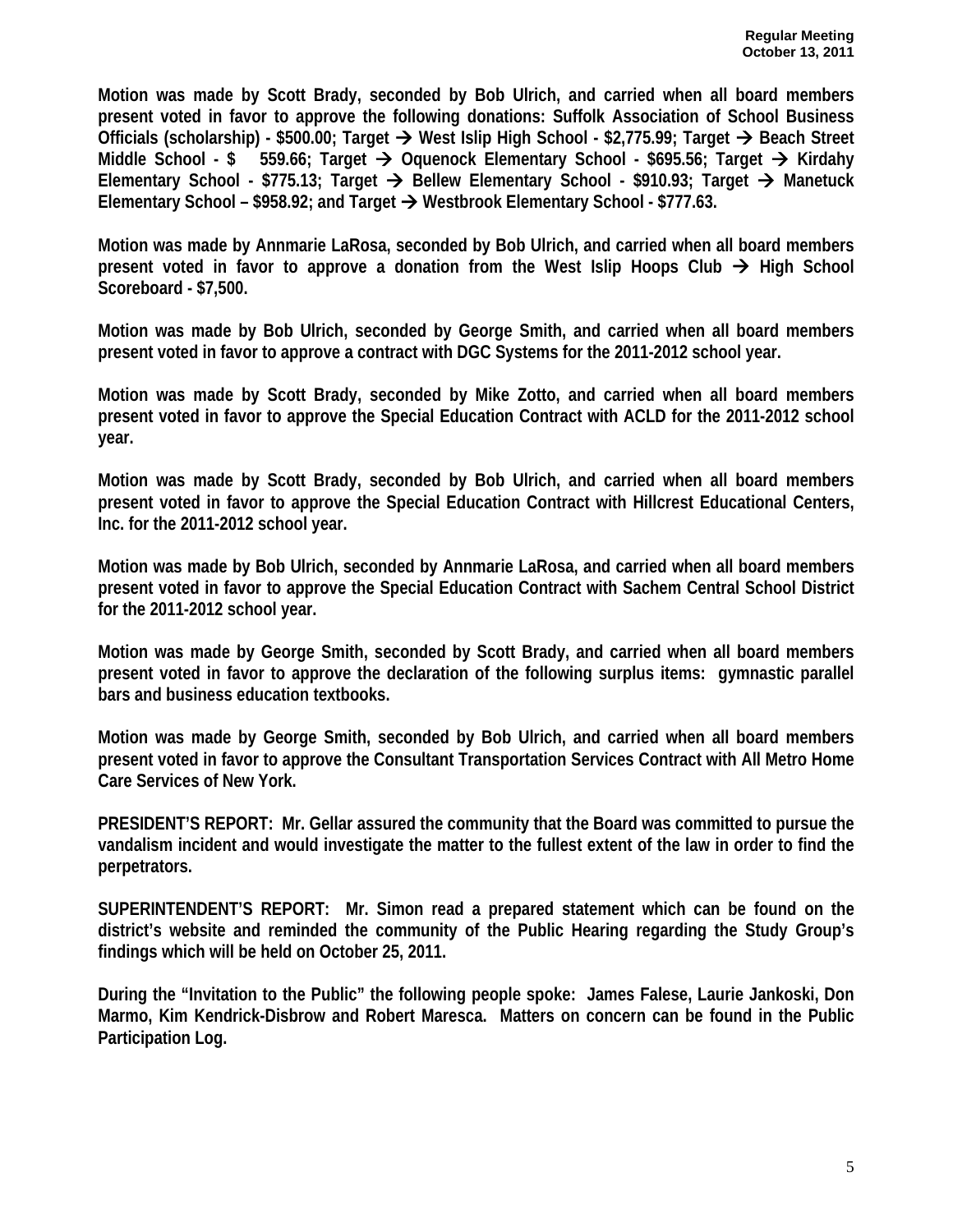**Motion was made by Bob Ulrich, seconded by Scott Brady and carried when all board members present voted in favor to adjourn to Executive Session at 9:58 PM for the purpose of discussing personnel, negotiations, and/or litigation.** 

**Meeting reconvened at 11:07 PM on motion by Bob Ulrich seconded by Scott Brady and carried when all board members present voted in favor.** 

**Motion was made by Bob Ulrich, seconded by George Smith and carried when all board members present voted in favor to approve the Memorandum of Agreement with UPSEU for Cafeteria Staff.** 

**Motion was made by Mike Zotto, seconded by Scott Brady and carried when all board members present voted in favor to approve a Special Education Contract with Summit School, Nyack, NY for the 2011- 2012 school year.** 

**Meeting adjourned at 11:10 PM on motion by George Smith, seconded by Bob Ulrich and carried when all board members present voted in favor.** 

 **Respectfully submitted by,** 

*Jeanne Koeper* 

 **Jeanne Koeper District Clerk** 

**All correspondence, reports, or related materials referred to in these minutes are on file in the District Office.** 

*\*Conditional pending fingerprint clearance.*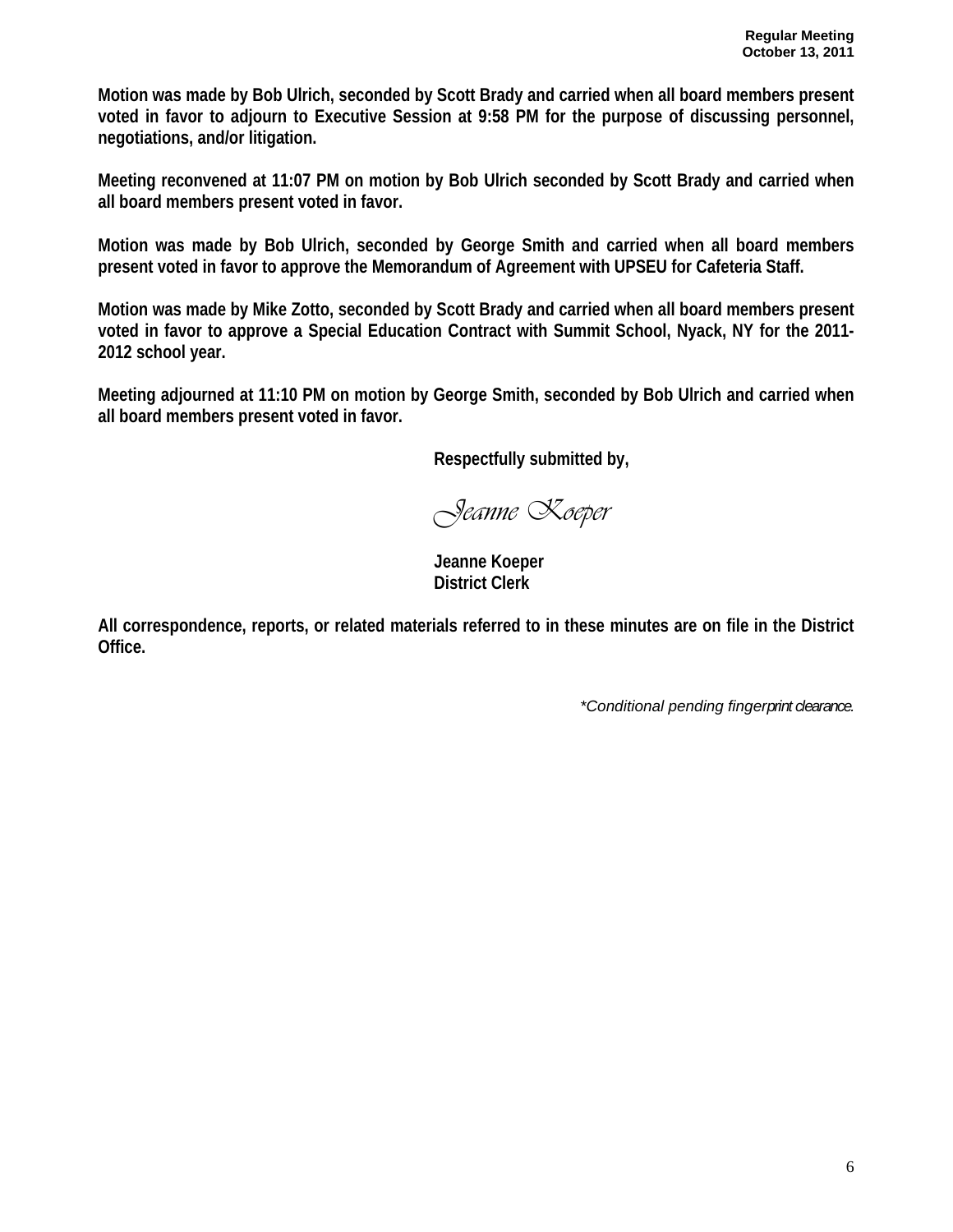## **~ PLANNING SESSION ~ MEETING OF THE BOARD OF EDUCATION**

**October 25, 2011 – High School** 

| <b>PRESENT:</b>        | Mr. Gellar. Mr. Brady, Mrs. LaRosa, Mr. Maginniss, Mr. Smith, Mr. Ulrich<br>and Mr. Zotto |
|------------------------|-------------------------------------------------------------------------------------------|
| ABSENT:                | <b>None</b>                                                                               |
| <b>ADMINISTRATORS:</b> | Mrs. Burns, Mrs. Duffy, Mr. Simon, Mr. Zocchia                                            |
| <b>ABSENT:</b>         | <b>None</b>                                                                               |

**Meeting was called to order at 7:30 PM, followed by the Pledge.** 

**Motion was made by Mike Zotto, seconded by Bob Ulrich, and carried when all board members present voted in favor to approve TEACHING: CHILD-REARING LEAVE OF ABSENCE (unpaid):**  *Pamela Carleo, Special Education; effective October 24, 2011 through December 2, 2011.* 

**Motion was made by Bop Ulrich, seconded by Scott Brady, and carried when all board members present voted in favor to approve TEACHING: CHILD-BEARING LEAVE OF ABSENCE:** *Robyn Southard, Psychologist; effective October 11, 2011.* 

**Motion was made by Scott Brady, seconded by Bob Ulrich, and carried when all board members present voted in favor to approve CLASSIFIED CIVIL SERVICE: RESIGNATION:** *William Sasso, Special Education Aide; effective October 14, 2011.* 

**Motion was made by Bob Ulrich, seconded by Annmarie LaRosa, and carried when all board members present voted in favor to approve CLASSIFIED CIVIL SERVICE: PROBATIONARY APPOINTMENT:** *James Ferayorini, Custodial Worker I; effective October 26, 2011.* 

**Motion was made by Annmarie LaRosa, seconded by Bob Ulrich, and carried when all board members present voted in favor to approve CLASSIFIED CIVIL SERVICE: SUBSITUTE CLERK-TYPIST: \****Alice Risley; effective October 26, 2011.*

**Motion was made by Bob Ulrich, seconded by Scott Brady, and carried when all board members present voted in favor to approve CLASSIFIED CIVIL SERVICE: SUBSTITUTE CUSTODIAN:** *Michael Beckerman; effective October 26, 2011.* 

**Motion was made by Rob Maginniss, seconded by Scott Brady, and carried when all board members present voted in favor to approve SUBSTITUTE TEACHER AIDE:** *Julie Ann Bartolomeo, Jeannine Brunjes, Mary Ann Florenz, \*Rita Della Penna, Costanza Lo Medico; Paula Leonard, \*Jacqueline O'Hare, John Paratore, Mariannea Pascarella, \*Theresa Puglisi, Karen Reale, Carmela Salomone, \*Nicole Sladsky and Joyceann Volz-Licari; effective October 12, 2011.* 

**Motion was made by Bob Ulrich, seconded by Scott Brady, and carried when all board members present voted in favor to approve OTHER: ADVISORS/CLUBS 2011-2012 SCHOOL YEAR:** *High School – Robert Purdy and Gregory Baranec, Robotics; Udall Road Middle School – Shane O'Neill, Drama Director and Shane O'Neill, Costume Director.*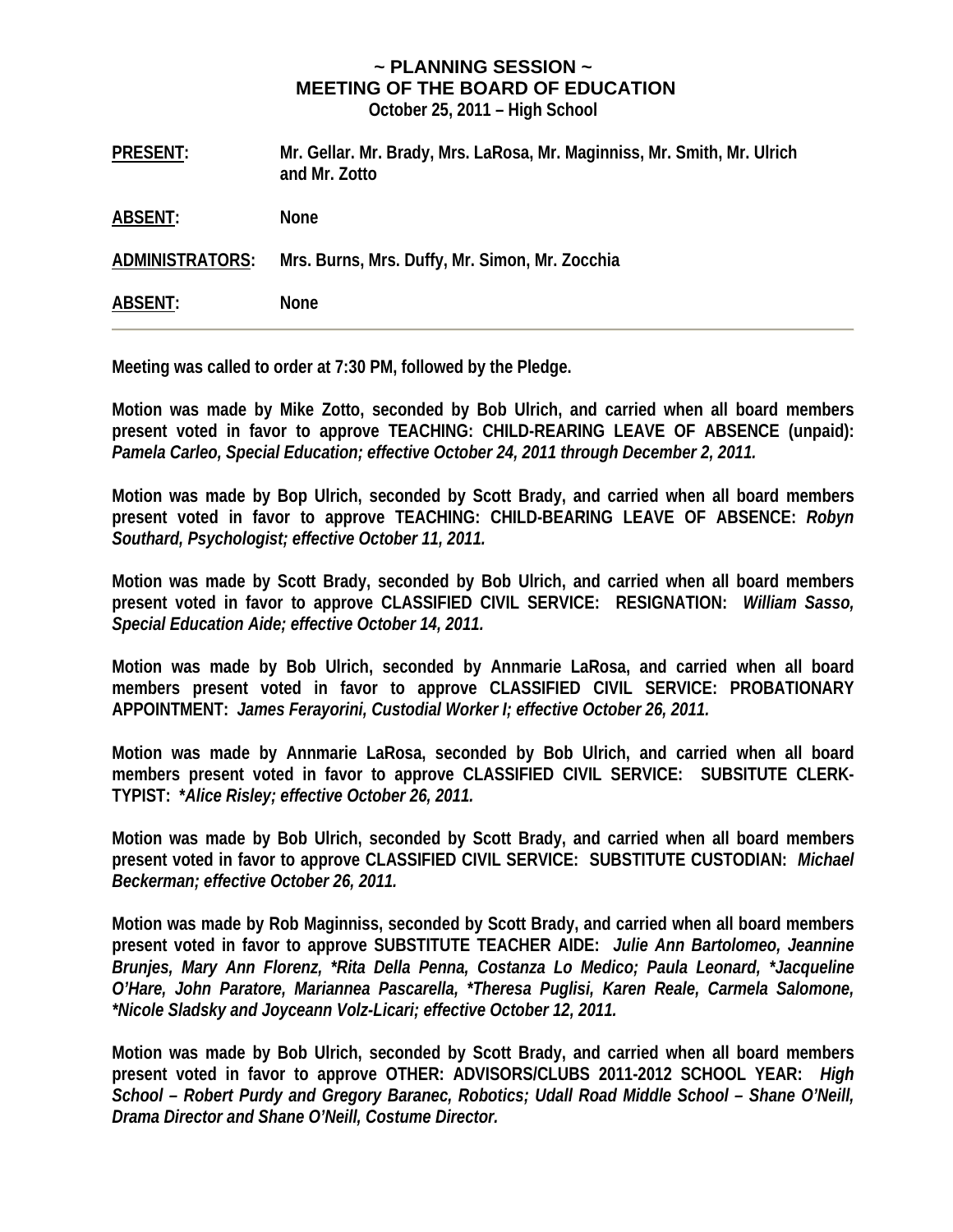**Motion was made by George Smith, seconded by Scott Brady, and carried when all board members present voted in favor to approve OTHER: INSTRUCTIONAL SWIM AND FAMILY SWIM PROGRAM 2011-2012 SCHOOL YEAR:** *Jeremy Robertson, Supervisor; effective October 12, 2011.* 

**Motion was made by Bob Ulrich, seconded by Annmarie LaRosa, and carried when all board members present voted in favor to approve OTHER: SUBSTITUTE TEACHING ASSISTANT:** *Irene Curto and John Paratore; effective October 26, 2011.* 

**Motion was made by Scott Brady, seconded by Annmarie LaRosa, and carried when all board members present voted in favor to approve OTHER: HOMEBOUND INSTRUCTOR:** *Steven Imhof – Social Studies; effective October 26, 2011.* 

**Motion was made by Scott Brady, seconded by George Smith, and carried when all board members present voted in favor to approve OTHER: SUBSTITUTE TEACHER:** *Brendan Canavan; effective October 17, 2011; and Ann Marie Burns, Ashley Cardillo, Jennifer Cardillo, \*Anthony Nordland, John Paratore, Kerry Toth and Kerri Whalen; effective October 26, 2011 and.* 

**Motion was made Bob Ulrich, seconded by Ron Maginniss and carried when all board members present voted in favor to approve a 2011-2012 special education contract with Green Chimneys Children's Service.** 

**Motion was made by Bob Ulrich, seconded by Annmarie LaRosa and carried when all board members present voted in favor to adjourn to Executive Session at 7:35 PM for the purpose of discussing personnel, negotiations, and/or litigation.** 

**Meeting reconvened at 7:37 PM. on motion by Annmarie LaRosa seconded by George Smtih and carried when all board members present voted in favor.** 

**Motion was made by Bob Ulrich, seconded by Scott Brady and carried when all board members present voted in favor to approve a waiver to the attendance zone policy for J. Salvati.** 

**Meeting adjourned at 7:45 PM on motion by Bob Ulrich seconded by George Smith and carried when all board members present voted in favor.** 

 **Respectfully submitted by,** 

*Jeanne Koeper* 

 **Jeanne Koeper District Clerk** 

**All correspondence, reports, or related materials referred to in these minutes are on file in the District Office.** 

*\*Conditional Pending Fingerprinting Clearance*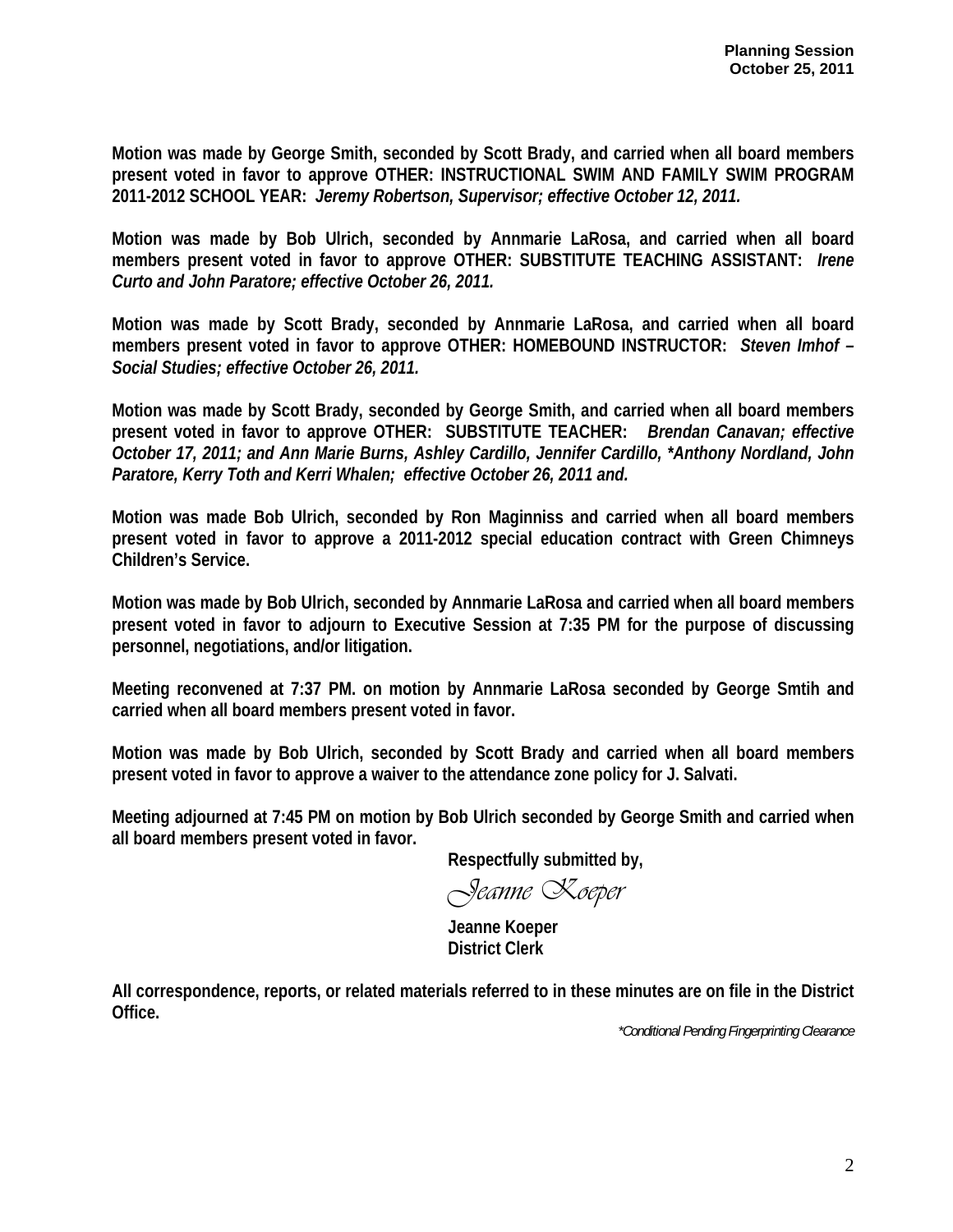## **Education Committee meeting October 13, 2011**

Members: S. Gellar, A. LaRosa, R. Simon, B. Burns, M. Parvey

The meeting convened at 7:20 p.m.

### I. Elementary

*New Elementary Reading Guidelines* – Dr. Parvey reported on the manner in which elementary Reading services will be delivered this year. This year the Reading department will follow an RtI framework which has students receive Reading at different times during the school year, the duration and intensity will vary based on student needs. Dr. Parvey provided the members of the Committee with copies of the letters that went out to parents and the memo that was given to all teachers regarding their role in this new process.

*Benchmark Assessment Training-* All teachers in grades 1-5 were trained on the Fountas and Pinnell Benchmark Assessment the week of September 25. This new assessment will assist in building the much needed consistency across grade levels and buildings regarding reading expectations and the strengths and weaknesses of students at various reading levels. Kindergarten teachers will be trained on November 4, 2011.

*Go Math Update-* This year *Go Math*, which is an updated version of the existing Houghton Mifflin Math program, has been implemented in all classrooms grades K-6. Teachers received training last May prior to implementing the program and will receive further training at the end of the month. *Go Math* is aligned with the common core and students in grades K-2 are now exploring math based on the Common Core Math Standards. In grades 3-6, students continue to follow the New York State Standards within the *Go Math* program until next year, as students will continue to be assessed on the NYS Standards this year.

#### II. Secondary

*Gradebook Parent Portal* – Mrs. Burns reported that the Gradebook component of the Infinite Campus portal is open to all middle and high school parents with portal accounts. In addition to the current information that is available to parents/guardians on the portal (attendance, NYS assessment scores, immunization records, quarterly progress reports and report cards), parents will now have additional real-time access to their child's information as it is entered into the Gradebook by teachers, counselors, and staff. This method of communication has the potential to foster greater collaboration between the home and school, as parents are given the opportunity to have greater awareness of their child's learning activities and responsibilities.

*Going Green* – The district continues to move forward in its efforts to "go green". By the third marking quarter, progress reports and report cards will no longer be mailed